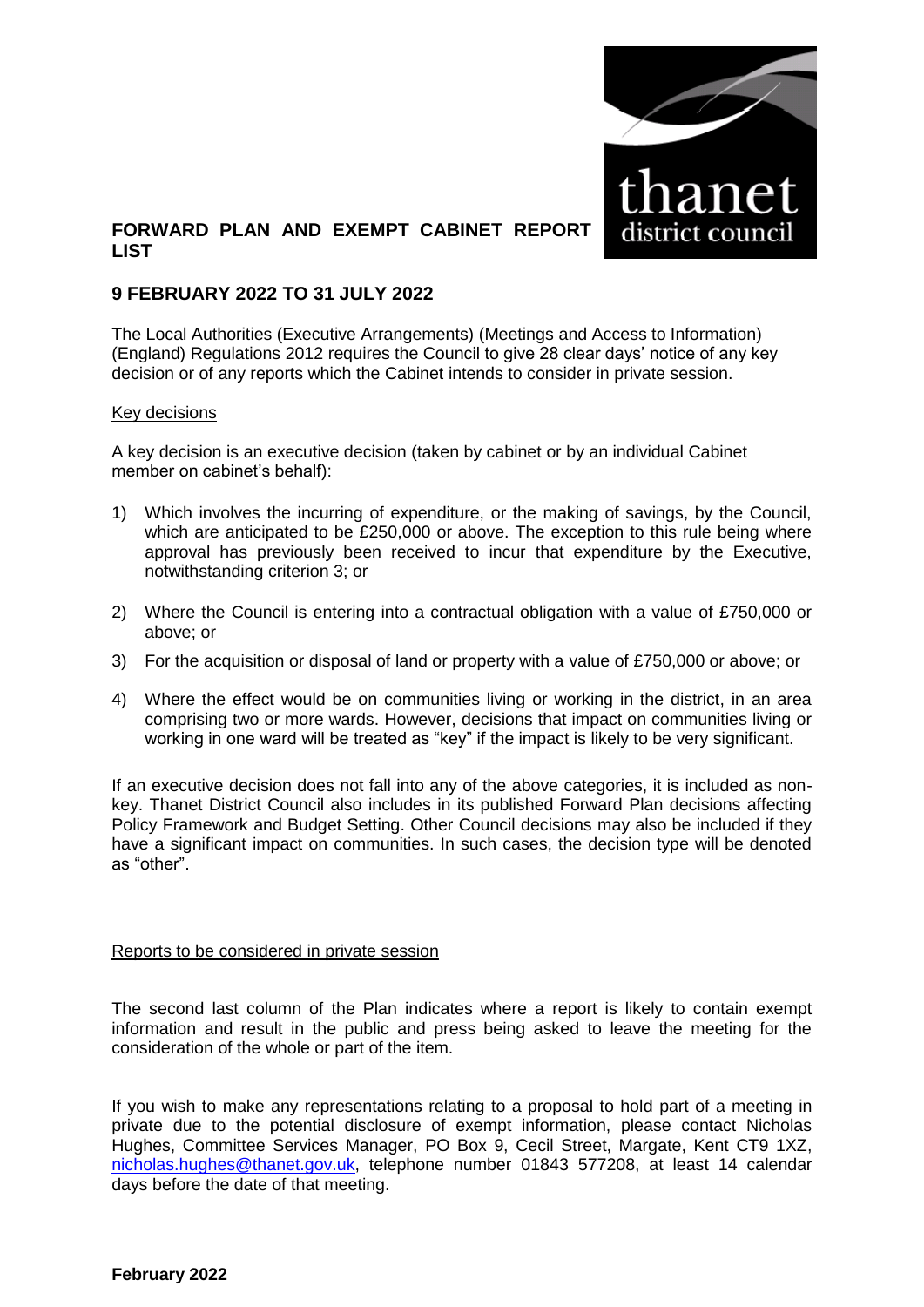At least 5 clear (working) days before the meeting, the Council will publish on its website a notice giving details of representations received about why the meeting should be open to the public and a statement of its response.

The Plan represents a snapshot of decisions in the system as at the date of publication. It is updated 28 clear days before each meeting of Cabinet. The Plan is available for inspection at all reasonable hours free of charge at Thanet Gateway Plus, Cecil Street, Margate, Kent CT9 1RE.

#### Availability of documents

Subject to any prohibition or restriction on their disclosure, copies of, or extracts from, any document listed in the Plan will be available from Thanet Gateway Plus, Cecil Street, Margate, Kent CT 9 1RE. Other documents relevant to those matters may be submitted to the decision makers; if that is the case, details of the documents as they become available can be requested by telephoning Democratic Services on 01843 577500 or by emailing [committee@thanet.gov.uk.](mailto:committee@thanet.gov.uk)

The documents listed in the Plan will be published on the Council's website at least five clear (working) days before the decision date. Other documents will be published at the same time or as soon as they become available.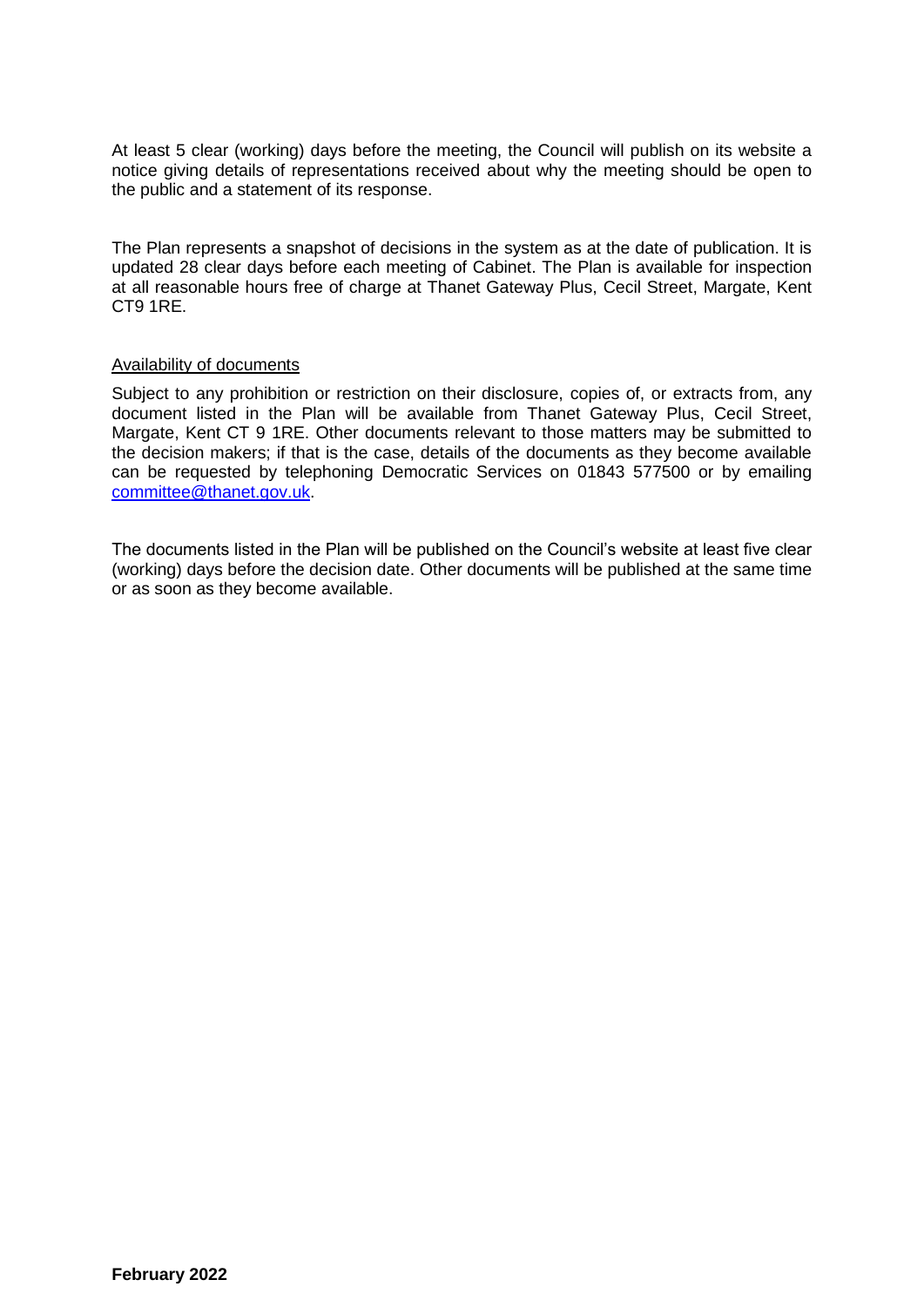

The Cabinet comprises the following Members who have responsibility for the portfolio areas shown:<br>Councillor Ash Ashbee Leader of the Council Councillor Ash Ashbee<br>Councillor Reece Pugh Councillor Reece Pugh Deputy Leader of the Council and Cabinet Member for Economic Development<br>Councillor Bob Bayford Cabinet Member for Environmental Services & Special Projects Councillor Bob Bayford<br>
Cabinet Member for Environmental Services & Special Projects<br>
Cabinet Member for Housing Councillor Jill Bayford<br>
Cabinet Member for Housing<br>
Councillor George Kup<br>
Cabinet Member for Commun Councillor George Kup<br>
Cabinet Member for Community Safety & Youth Engagement<br>
Councillor David Saunders<br>
Cabinet Member for Finance Cabinet Member for Finance

# **9 February 2022 to 31 July 2022**

| Decision to be<br><b>Considered</b>        | <b>What the Decision will</b><br>mean                                                                                                                                                                                               | 1. Decision Path/<br>2. Lead Officer                                                           | Lead<br><b>Cabinet</b><br><b>Member</b>                              | For<br>Decision by<br>(in case of $O$ &<br>S. consultation<br>date) | <b>Decision</b><br><b>Type</b> | Details of any<br>information likely to<br>be considered in<br>private under<br>Schedule 12A of the<br><b>Local Government</b><br><b>Act 1972</b> | <b>Documents</b><br>submitted to the<br><b>Decision Maker</b> |
|--------------------------------------------|-------------------------------------------------------------------------------------------------------------------------------------------------------------------------------------------------------------------------------------|------------------------------------------------------------------------------------------------|----------------------------------------------------------------------|---------------------------------------------------------------------|--------------------------------|---------------------------------------------------------------------------------------------------------------------------------------------------|---------------------------------------------------------------|
| Fees and Charges<br>2022-23                | To agree fees and charges<br>for 2022/23                                                                                                                                                                                            | 1.Cabinet<br>Council<br>2. Chris Blundell,<br>Director of<br>Finance                           | Councillor<br>David<br>Saunders,<br>Cabinet<br>Member for<br>Finance | 18 Nov 21<br>12 Jan 22                                              | <b>Budget</b><br>setting       |                                                                                                                                                   | Cabinet report<br>Council report                              |
| Appointment of<br><b>External Auditors</b> | The Council will join the<br>national scheme for auditor<br>appointments and as such<br><b>Public Sector Audit</b><br>Appointments body will<br>facilitate the procurement<br>and appointment of the<br>Council's external auditors | .Governance &<br>Audit<br>Committee<br>Council<br>2. Chris Blundell,<br>Director of<br>Finance | Councillor<br>David<br>Saunders,<br>Cabinet<br>Member for<br>Finance | 1 Dec 21<br>12 Jan 22                                               | Non-Key                        |                                                                                                                                                   | <b>G&amp;A Committee</b><br>report<br>Council report          |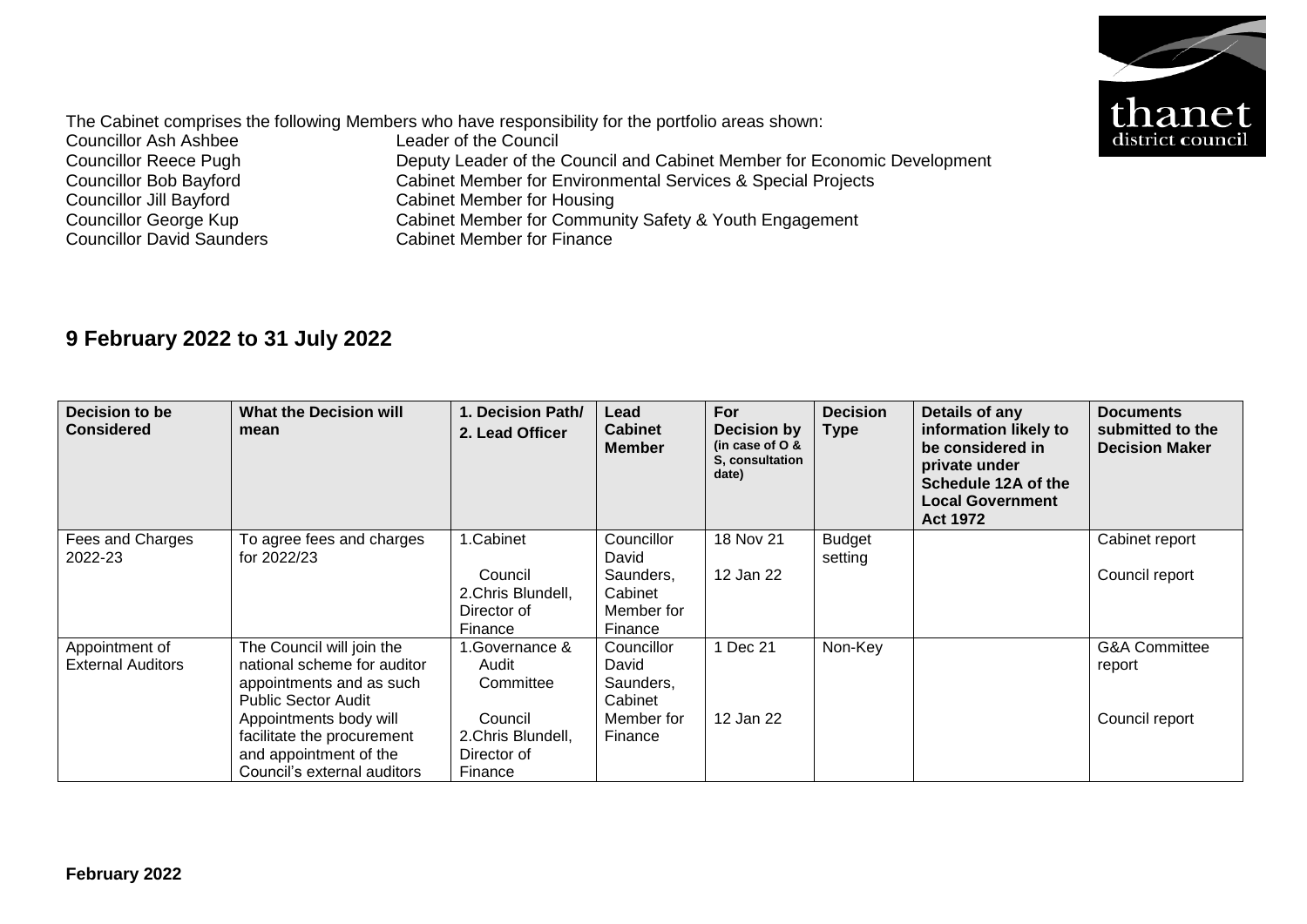| <b>Decision to be</b><br><b>Considered</b>                                                                    | <b>What the Decision will</b><br>mean                                                                                                                                   | 1. Decision Path/<br>2. Lead Officer                                                                                      | Lead<br><b>Cabinet</b><br><b>Member</b>                              | For<br><b>Decision by</b><br>(in case of O &<br>S, consultation<br>date) | <b>Decision</b><br><b>Type</b> | Details of any<br>information likely to<br>be considered in<br>private under<br>Schedule 12A of the<br><b>Local Government</b><br><b>Act 1972</b> | <b>Documents</b><br>submitted to the<br><b>Decision Maker</b>        |
|---------------------------------------------------------------------------------------------------------------|-------------------------------------------------------------------------------------------------------------------------------------------------------------------------|---------------------------------------------------------------------------------------------------------------------------|----------------------------------------------------------------------|--------------------------------------------------------------------------|--------------------------------|---------------------------------------------------------------------------------------------------------------------------------------------------|----------------------------------------------------------------------|
| Medium Term<br><b>Financial Strategy</b><br>2022-26                                                           | To agree the Medium Term<br>Financial Strategy for 2022-<br>2026                                                                                                        | 1.Cabinet<br>2.Chris Blundell,<br>Director of<br>Finance                                                                  | Councillor<br>David<br>Saunders,<br>Cabinet<br>Member for<br>Finance | 13 Jan 22                                                                | <b>Budget</b><br>setting       |                                                                                                                                                   | Cabinet report                                                       |
| Budget 2022-23                                                                                                | To agree the annual budget<br>for 2022-23                                                                                                                               | 1.Cabinet<br>Overview &<br><b>Scrutiny Panel</b><br>Cabinet<br>Council<br>2.Chris Blundell,<br>Director of<br>Finance     | Councillor<br>David<br>Saunders,<br>Cabinet<br>Member for<br>Finance | 13 Jan 22<br>18 Jan 22<br>27 Jan 22<br>10 Feb 22                         | <b>Budget</b><br>setting       |                                                                                                                                                   | Cabinet report<br>OSP report<br>2nd Cabinet report<br>Council report |
| Adoption of revised<br>Tenancy Strategy &<br><b>Tenancy Management</b><br>Strategy                            | The Tenancy Strategy is a<br>statutory document which<br>details how we will allocate<br>and let our homes and how<br>we would like RP's in the<br>area to do the same. | 1.Overview &<br><b>Scrutiny Panel</b><br>Cabinet<br>2.Ashley Jackson,<br><b>Housing Strategy</b><br>& Projects<br>Manager | Councillor Jill<br>Bayford,<br>Cabinet<br>Member for<br>Housing      | 15 Mar 22<br>17 Mar 22                                                   | Key                            |                                                                                                                                                   | OSP report<br>Cabinet report                                         |
| Tenant and<br><b>Leaseholder Services</b><br><b>Key Performance</b><br>indicators (TLS KPI)<br>Q <sub>3</sub> | Review the performance of<br>housing services                                                                                                                           | 1.Overview &<br><b>Scrutiny Panel</b><br>Cabinet<br>2.Sally O'Sullivan                                                    | Councillor Jill<br>Bayford,<br>Cabinet<br>Member for<br>Housing      | 15 Mar 22<br>17 Mar 22                                                   | Non-Key                        |                                                                                                                                                   | OSP report<br>Cabinet report                                         |